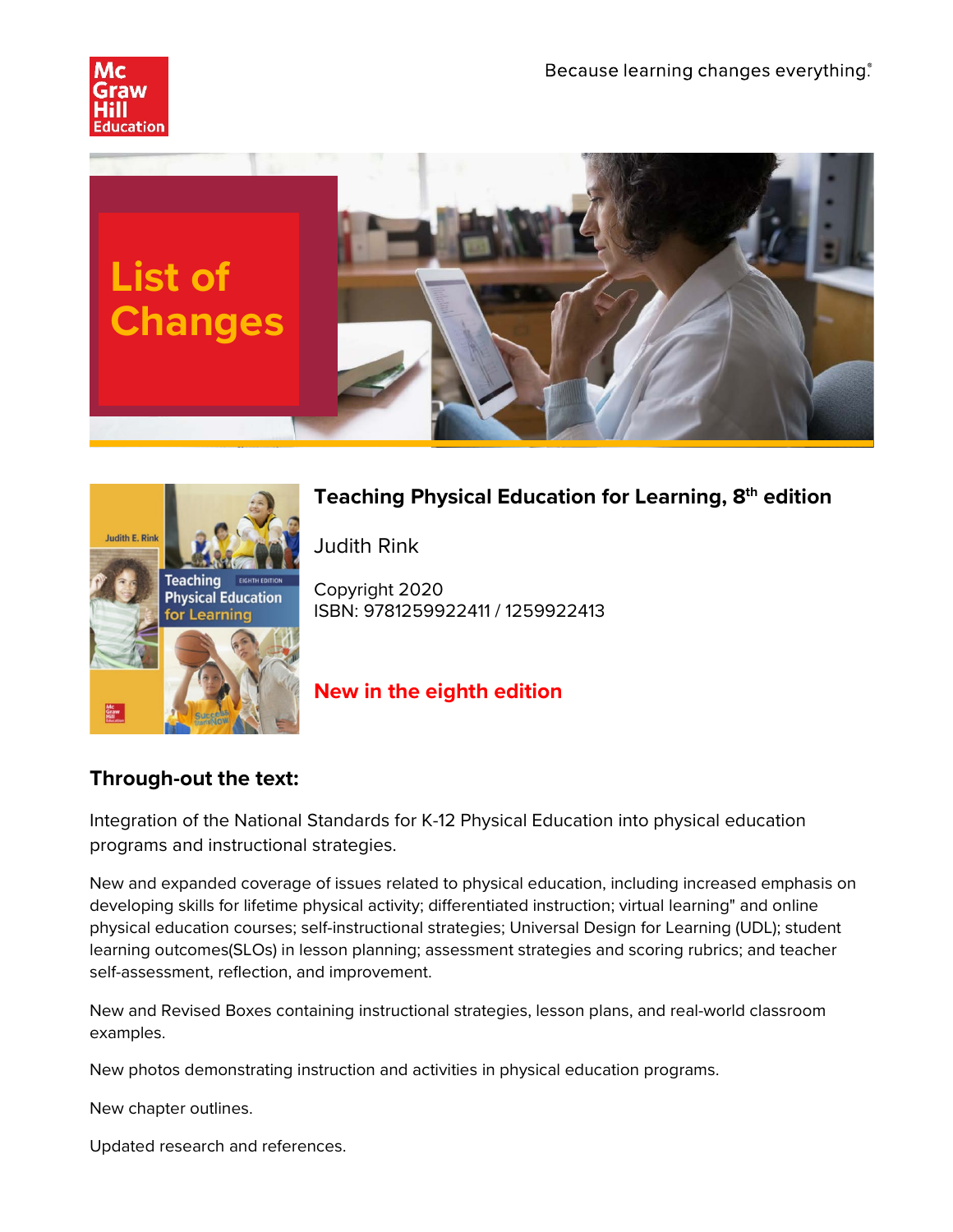## **Chapter-by-Chapter Changes**

## **Chapter 1**

- Updated research and references
- Information on the Society for Health and Physical Education (SHAPE America) and the National Standards for K-12 Physical Education
- Updated photos
- Revised Figure 1.2--flowchart of teaching an instructional task
- Revised Box 1.5 Teacher Functions in the Teaching-Learning Process

## **Chapter 2**

- Updated research and references
- Updated photos
- Revised Box 2.2 Requirements for Learning a Motor Skill

### **Chapter 3**

• Updated research and references

#### **Chapter 4**

- Updated research and references
- Updated photos
- New examples of task presentations

#### **Chapter 5**

- Updated research and references
- Discussion of differentiated instruction
- Revised Box 5.9The Games Stages
- Updated photos

#### **Chapter 6**

- Updated research and references
- New Box 6.2 Developing a Learning Environment with Different Age Groups

#### **Chapter 7**

- Updated research and references
- Updated photos

#### **Chapter 8**

- Updated research and references
- New information on "virtual learning" and online physical education courses for high school students
- New Box on Self-Instructional Strategies for High Schoolers
- New Box on Self-Instruction in Gymnastics for Elementary School students

#### **Chapter 9**

- Updated research and references
- New photos
- New information on Universal Design for Learning (UDL)